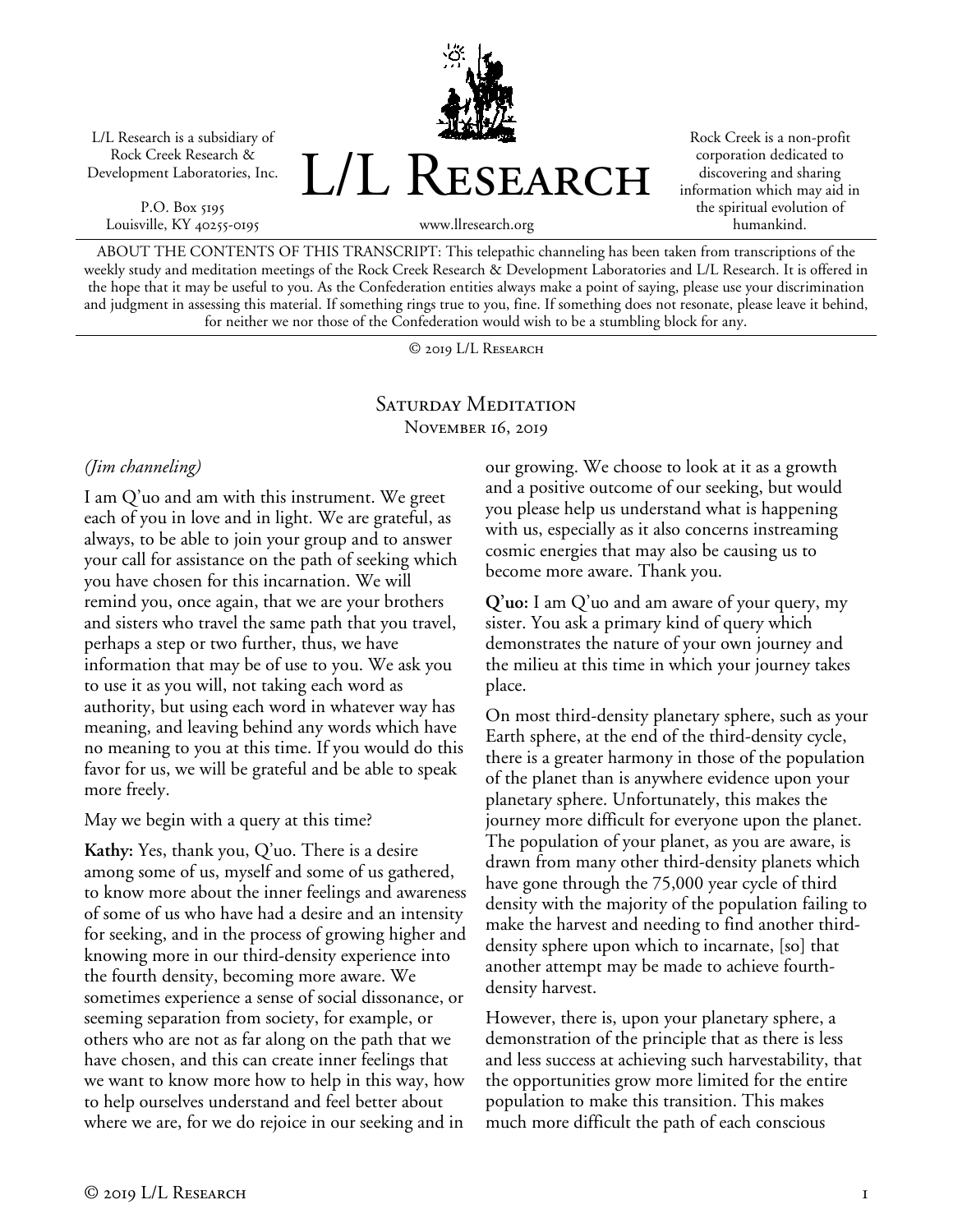seeker of truth which wishes to move in harmony with those about it, for when there are more entities making such an effort, there is a blessing to all within the grouping so that there is far more opportunity to achieve the understandings that lead to the opening of the heart energy center in a fashion that allows the harvest into the fourth density light that requires a certain stamina, shall we say, within the heart energy center.

Thus, so many entities upon this planet, many of them of the designation which you would call wanderers, find themselves isolated in their home environment and neighborhood environment in a fashion that causes their seeking to become more of a solitary experience, and the gathering together in groups such as this one rare, and more desired than ever before due to the knowledge, both consciously and subconsciously, of each conscious seeker, that this journey is one which must, of necessity, be traveled in a solitary fashion for the majority of what you would call time.

Thus, each seeker carries a greater weight, shall we say, upon its spiritual shoulders, knowing that there is such an environment surrounding one that is lean or lacking in spiritual support requiring each individual to become more responsible—that is, able to respond to each situation that produces catalyst in the daily round of activities. This, in effect, in the practical sense, means that each conscious seeker, then, must prepare the self to engage in a loving fashion as much as is possible with the entities that populate its daily round of experience, who, of themselves, are often without any conscious knowledge of the spiritual journey, the opening of the heart, the ability to share love, and the strengthening and supporting each of the other upon this path.

Therefore, there is, for each conscious seeker, then, an opportunity to share that which is possible to share of the green-ray energy center, the unconditional love that is possible to offer in some fashion in every opportunity of meeting those in the daily round of activities. If one can imbue one's consciousness to begin the day in meditation with this desire to open the heart in whatever manner is possible without the total depletion of the green ray energies, then the most that one can do is done, and the intention to be of this type of service is that

quality which colors or designates the life experience as that which is committed to service to others.

It is impossible for each conscious seeker of truth to make more of an effort in the sharing of love and of light than is available within the being. If there is the opening of the heart to such extent, however, that this imaging of the self being imbued with love, moving from the universe to the self in the heart and flowing from the heart outwards, then this type of a visualization can enhance the individual ability to offer that which is already within the heart, and amplify it and intensify it by the visualization of seeing the heart energies moving from the fourth density which now engulfs your planet, outward from the heart to each entity that one meets in the daily round of experience.

Then the conscious seeker of truth suffers less of the depletion that is likely when it depends only upon its own heart energies. Each conscious seeker, then, is well advised to be aware that there are many entities already within the fourth-density environment who send you and all the population of this planet love and light on a constant basis. The awareness of this available love and light, then, from these entities and from beyond, can aid each in the processing of the catalyst that comes with each day's experience.

Is there a further query, my sister?

**Kathy:** No, thank you very much. Thank you, Q'uo.

**Q'uo:** I am Q'uo and we thank you, my sister. Is there another query at this time?

**Austin:** Yes, thank you, Q'uo. Ra and the Confederation have implied or stated that the spiritual path is one which requires sacrifice. Ra refers to jewels that are "dearly bought"<sup>1</sup> and speaks of "apparent loss and realization of essential gain."<sup>2</sup>

We may say that these jewels, though dearly bought, are beyond price for the seeker and might suggest that just as each awareness is arrived at through a process of analysis, synthesis, and inspiration, so should the seeker approach its mate and evaluate each experience, seeking the jewel." - Ra, 84.20

 $\frac{1}{1}$ <sup>1</sup> "As we approach indigo-ray transfer we find ourselves in a shadowland where we cannot give you information straight out or plain, for this is seen by us to be an infringement. We cannot speak at all of violet-ray transfer as we do not, again, desire to break the Law of Confusion.

 $2^{\circ}$  "One meets the self in the center or deeps of the being. The so-called resonating chamber may be likened unto the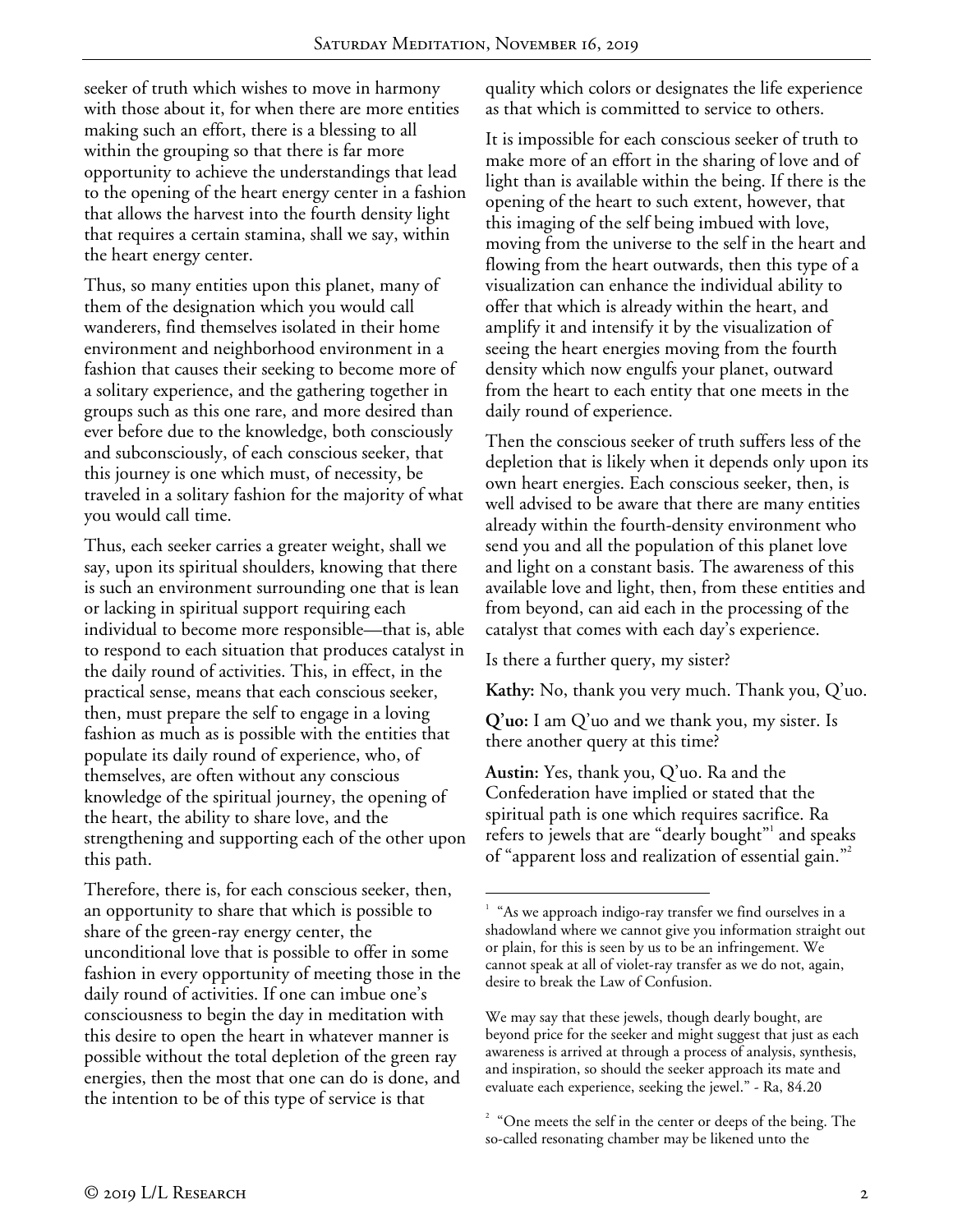Could you elaborate on the type of sacrifices that are made by a seeker upon the positive path?

**Q'uo:** I am Q'uo and am aware of your query, my brother. Each positive seeker who wishes to be of service to others, and to open the heart in unconditional love, is a kind of missionary that has a creed that includes the consideration of each other entity that will be experienced as a soul within the life experience. This creed of service to others is one which requires of the conscious seeker the willingness to give of the self in a fashion which upholds the desire to see each other entity as the self, and as the Creator.

Thus, the sacrifice that is made follows along the lines of refusing to engage in any arguments about the necessity to purely give that which is one's to give, the unconditional love of the heart energy center. The tendency for many conscious seekers of truth is to attempt to make a case when dealing with difficult catalyst from another self that the other self would benefit by following the advice or expressions of love of the self, thereby engaging in a spiritual discourse, or kind of changing of minds in the attempt to become more accepted by the other self.

Thus, the seeker who wishes to give what is most helpful must oftentimes sacrifice the proselytizing, shall we say, the spiritual sermonette, and by actions primarily, and words secondarily, always bolstered by thought within, offer that quality of love which accepts entities as they are, and makes the demonstration of one's own loving nature the teaching, rather than the words. The sacrifice, then, is that which is convenient, the spiritual sermonette, and replacing it with the actions that exemplify that which the sermonette would attempt to describe.

Is there another query, my brother?

**Austin:** Not one related to that, thank you, Q'uo.

**Q'uo:** I am Q'uo and we thank you, my brother. Is there another query at this time?

**Austin:** We have one sent in from our friend and volunteer, Thomas, who asks: "I have been wondering how much a person's soul is involved in the mind's thinking. Does our conscious thinking

stem only from our physical mind in a biological sense, and our soul is merely observing the thinking, or does some part of our thought come from our beingness beyond the physical realm? If our soul is simply an observer, what is the link between our actions/thinking and the karma that is attributed to our soul?"

**Q'uo:** I am Q'uo and am aware of the query, my brother. The soul, or spirit, of each incarnated entity may be seen as that environment of a spiritual sense of unity with all that there is, that produces the incarnated entity that each becomes beyond the veil of forgetting within the third-density illusion. Before the incarnation is entered, however, the soul and the higher self, oftentimes with the assistance of guides, aid that entity that will become the conscious experiencing mind/body/spirit complex in the preparations of preincarnative choices that are the lessons that the entity has been advised and agrees needs to be learned in order for further steps to be taken upon the path of harvestability to the fourthdensity illusion.

Thusly, when this entity becomes active on a conscious level within the third-density illusion and begins to seek within itself those lessons that it feels it has begun to sense throughout its life experience to the awakening of its consciousness to the journey of spiritual seeking, then these preincarnative lessons are offered to the conscious seeking self by the soul level beingness, so that the unconscious mind, then, which is in contact with the soul level, begins to color those types of lessons or catalyst that the conscious-seeking entity encounters repeatedly within each day of its incarnation in one manner or another.

Thus, if the entity uses both its conscious mind to evaluate its experiences and its intuitive mind to become more aware of what lessons may be appropriate for it and may be presenting themselves to it, then the intuition and the analytical mind can work together to give the conscious seeking self an idea, a framework, a sketch of what it is that it wishes to learn, for each such entity, on the conscious path of seeking the truth, there are but a handful of such lessons. These lessons will repeat themselves time and time again in one form or another so that the conscious seeking self may become aware of the lessons by utilizing, as we said,

symbology of the burial and resurrection of the body wherein the entity dies to self and through this confrontation of apparent loss and realization of essential gain, is transmuted into a new and risen being." - Ra, 65.20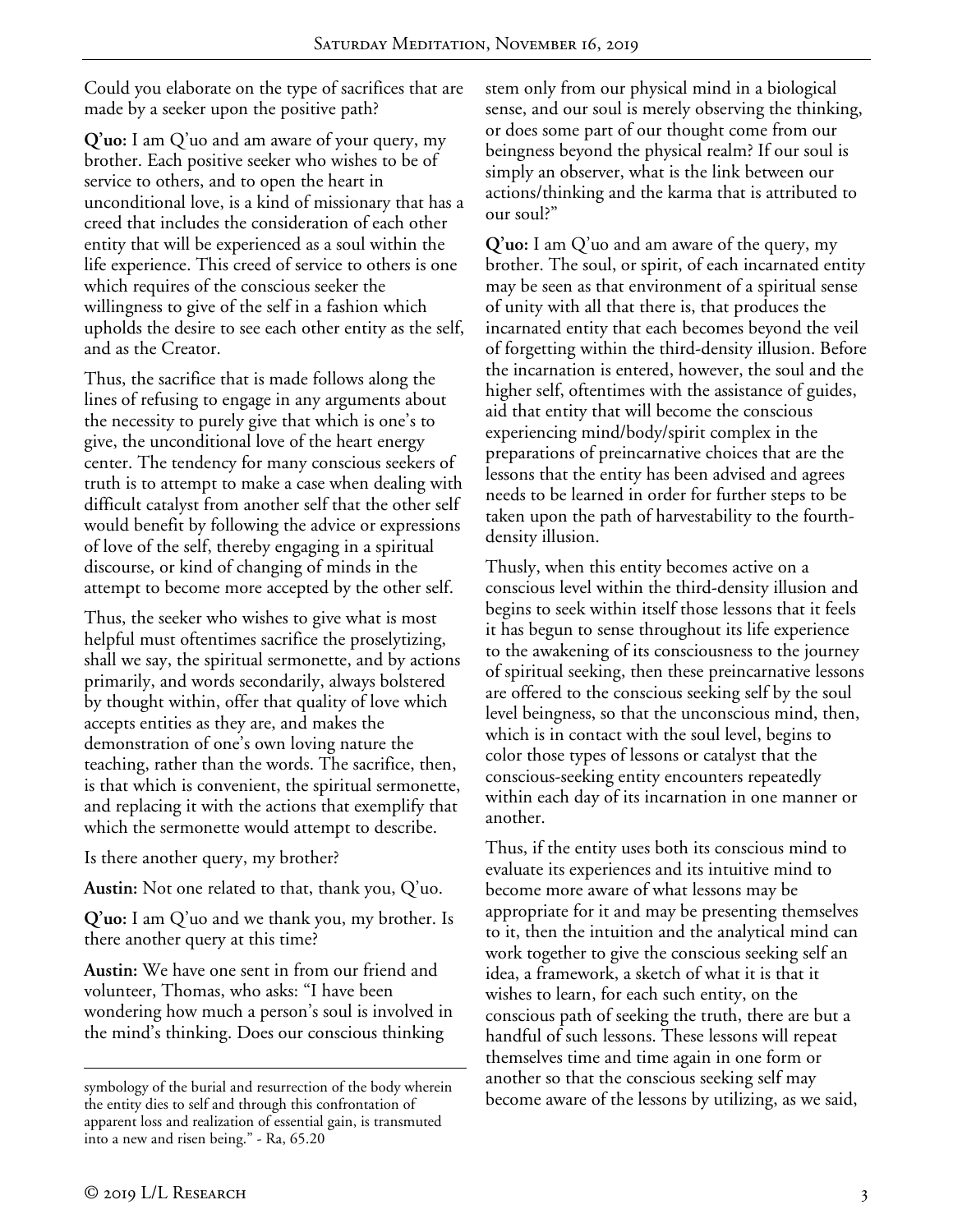both the conscious mind and the intuition, to flesh out the skeleton of the lessons to be learned.

## Is there another query, my brother?

**Austin:** I do have a follow-up that might be a little difficult to respond to . Neuroscience is finding some very interesting relationships between our biology and our behavior, and I'm curious about how this relates to our spiritual path and our karma and catalyst. The example that I'll use is that we can take an entity who generally has very positive behavior in life, and their attitude and behavior changes very suddenly, perhaps even becoming violent. Doctors later find out it was because of a brain tumor that was pressing on certain parts of their brain that caused a drastic shift in behavior, and in some instances, the brain tumor is removed and they go back to their previous behavior.

I'm curious how something like this is related to an entity's spiritual progress and how we can look at it from a spiritual perspective.

**Q'uo:** I am Q'uo and am aware of your query, my brother. Indeed, you have presented an interesting example of how the body is the creature of the mind, and can, by certain malfunctions pointout to the mind that which the mind has been unable to perceive on its own. The brain of the human being is in large sense a creature of misunderstanding by many within the scientific community. However, there are some, as you have pointed out, that are becoming aware of the possibilities of the utilization of more and more of the functions of the brain, for there are areas of the brain which will be more activated within the fourth density experience that is now becoming more available to entities upon your planetary sphere.

Thus, as one portion or another of the brain becomes a symbolic representation of catalyst which has been missed, then there is presented to the conscious seeker an opportunity to glean, from the symbolic representation of this catalyst, that which was missed. In a tumor, as you have given as an example, the portion of the brain which has the tumor may be looked upon by your science as the portion of experience in a symbolic fashion which has been ignored. Thus, in your example, where the removal of the tumor removed hostile behavior, the conscious mind, then, was living within a dream of positive behavior, while ignoring, perhaps, a kind of difficulty that was submerged or relegated to the unconscious mind by the seeker who did not feel able to handle the catalyst that it faced, thus keeping the cheerful attitude as a cover for that which the conscious mind and perhaps subconscious mind, felt had been ignored, and needed to be explored.

The brain, in general, may be seen as an accelerator of spiritual consciousness in another regard that is more commonly experienced by the great majority of seekers of truth—that is, the neurons that make their home within the frontal lobes oftentimes are not utilized in a manner which would be possible if the seeker was more conscious of the lessons that had been programmed before the incarnation began. Some of these neurons, then, have what may be called open synapses that drain energy away from moving into the frontal lobes and expanding the consciousness of the seeker in a manner which would be possible if the utilization of pre-incarnative choices was more effective.

Thus, when the seeker then can see, within the body complex, the lessons which are manifested symbolically to represent the preincarnative choices, then the synapse may be closed, and the energy no longer drained away and wasted. When the synapse has been closed, then, the energies from the cortex and rear portion of the medulla oblongata, then, may circuit forward into the frontal lobes and utilize the closed synapses so that the consciousness may represent the lessons which have been learned.

Is there a further query, my brother?

**Austin:** Not related to that, thank you very much, Q'uo.

**Q'uo:** I am Q'uo and we thank you, my brother. Is there another query at this time?

**Austin:** If no one in the group has one, there are more sent in by seekers. Maisie writes: "Speech is one of the moral precepts we have to be mindful of in Buddhism. No lying, no white lies, not even lying in jest. The Buddha disallowed monastics to gossip, speech that divides or harsh speech. I understand speech is important, but yet I seem to have little qualms lying on certain subjects, and it bothers me that I am weak with this moral precept, even as a lay person. Can Q'uo expand on the topic on the importance of speech. With understanding, I hope to better improve myself and so not harm others. How can one keep precepts without being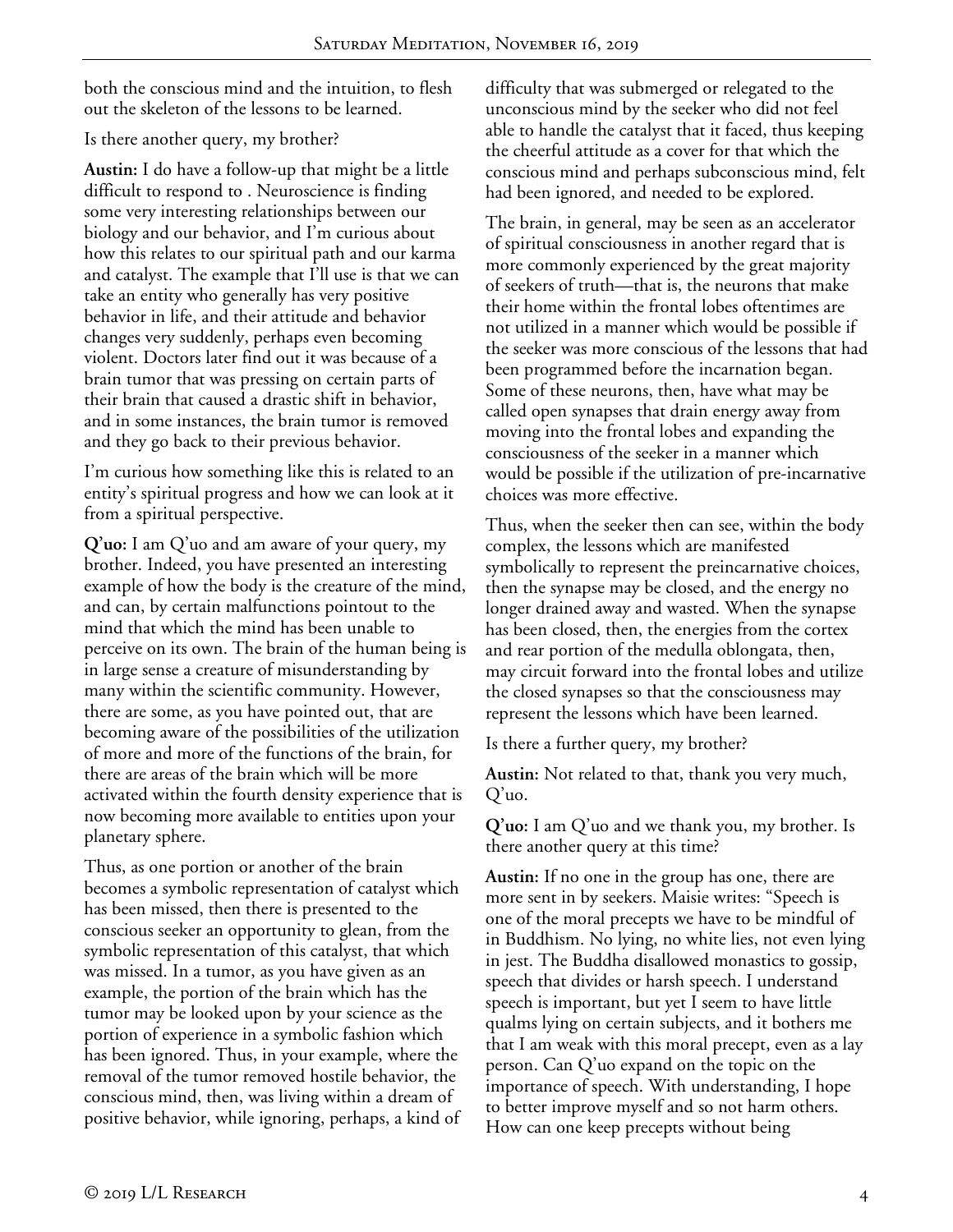influenced by others without our innate need to belong in certain groups?"

**Q'uo:** I am Q'uo and am aware of your query, my sister. The quality of telling the untruth, or what is the called the lie, is a quality associated with the blue-ray energy center, that located at the throat, which is fitting for the words that speak truth or untruth are uttered from the throat through the lips to the world outside the self.

The desire of each seeker, no matter what path is followed, to give clear communication, is that which is of great value. It must, however, be seen in reference to other desires within each seeker who has this desire. Other desires, perhaps as were stated in this question, wishing to be accepted by those about one, thus necessitating, in the mind of such a seeker, the supposed need to share a truth which has been altered enough to be accepted by those within the circle of the seeker's being—this circle of seekers then having a kind of mesmerizing control over the seeker who tells the lie to gain acceptance by the friends. This mesmerism tends to hypnotize one into thinking that acceptance by others is more important than telling the truth.

It is, therefore, necessary for such an entity to retire in meditation and contemplation to consider the question of which is more important—to tell the truth, to gain acceptance of others. The decision, then, will determine whether this type of experience will continue for the entity who wishes both, to tell the truth, but is willing to compromise the truth in order to gain acceptance of others.

The path of the seeker of truth oftentimes becomes a solitary path for this reason, because oftentimes it is finally discovered, within the heart of one's being, that to tell the truth as it is is a greater service to all, including the self, that is altering the truth to gain acceptance of the self by others.

Thus, the adept will find that it may be necessary to move upon a path that seems to separate the self from the other selves, when their acceptance of yourself is no longer deemed appropriate, for this seeming separation, then, is not true separation. It is, indeed, an attempt to find the heart of the self and the heart of all others that they may be united eventually by the truth.

Is there a final query at this time?

**Austin:** I have a follow-up to that. I frame blue-ray work to myself as finding a way to express the truth with a maximizing understanding and a minimizing distortion, and maybe sometimes this might mean finding a way to share the truth so that you don't get rejected by others for sharing it, or sometimes there might be a way to share the truth without it creating a disharmonious situation. Is this generally how Q'uo would frame the work of the blue ray?

**Q'uo:** I am Q'uo and am aware of your query, my brother. There is a great deal of accuracy within your statement. However, we would go, perhaps, a step further and suggest that the clearest communication that offers the opportunity of joining the hearts and minds of those within the conversation that contains disharmony, or the need for clarification, may be aided by the opening of the green-ray energy center as well. [Thus] there may be added to the clarity of the blue ray the compassion of the green ray, which does not alter the truth in its essence, but perhaps may state the truth in a loving fashion which does not include the more aggressive parts, or jarring parts of total clarity where there may be accusations or blame, and the making of another responsible for this or that result of the interaction between entities. Thus, the green ray energy center may serve as a kind of loving acceptance of another being so that the clear communication is received as a kind of spiritual food.

When an entity so combining the green and blue-ray energy centers can see itself as the other self, and proceed in its communication as it would wish to be communicated with, then the communication may be enhanced by the balance of compassion and clarity.

At this time, we would thank each entity present for joining this circle of seeking and bringing with you the strong desire to know and to serve others with the knowledge that one knows and gains from this kind of group experience. We are most joyous at having been invited to join you this afternoon. As always, we so appreciate the path that you travel as we know the third-density illusion is one which is most difficult for any seeker of truth to traverse without occasionally tripping and falling. We encourage each to pick oneself up again, dust oneself off, and move forward in truth, in love, in light, and in joy, knowing that you seek the One Infinite Creator who resides in every being and every portion